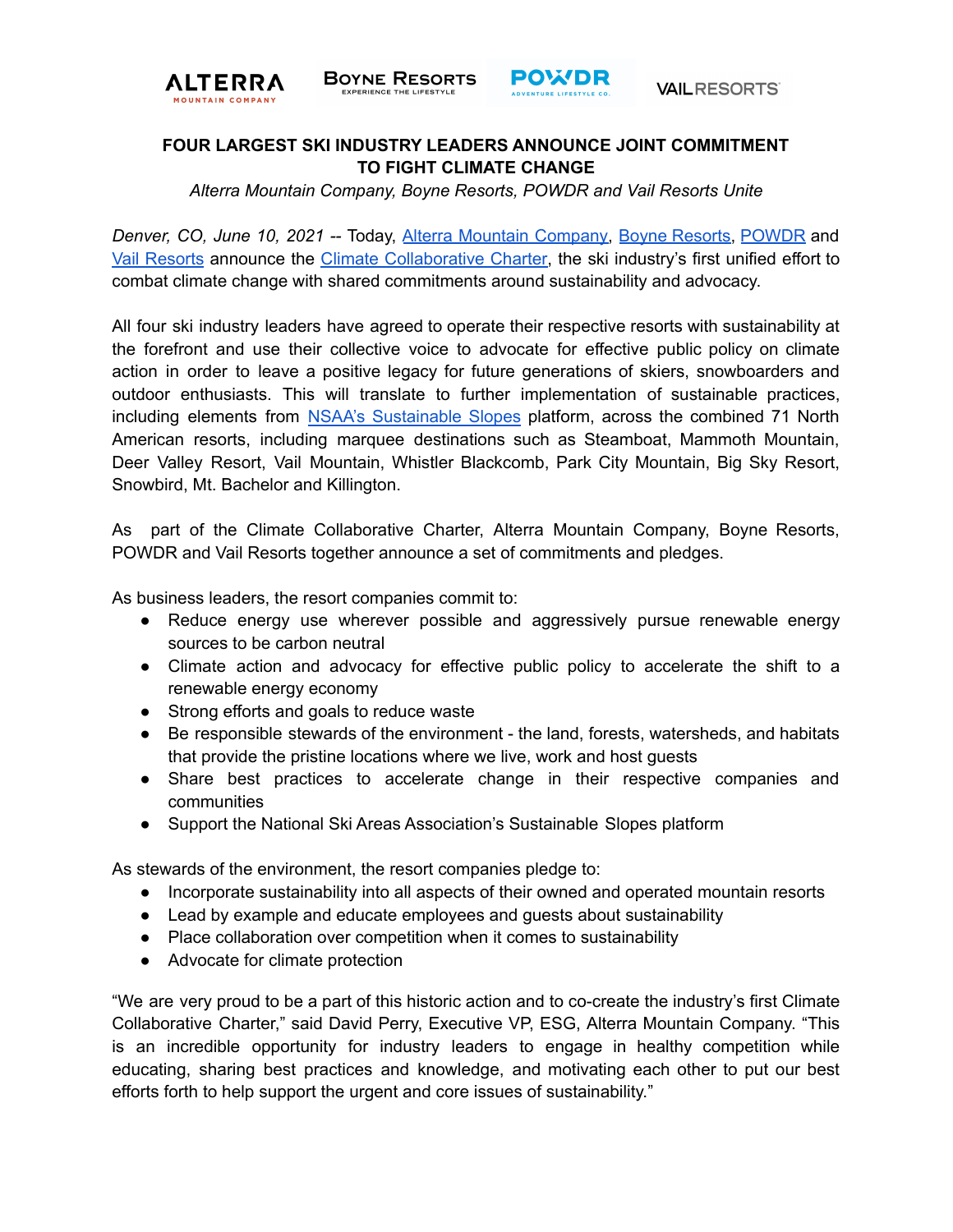

**BOYNE RESORTS** 

**POWDR** 

# **VAILRESORTS**

"It is through bold environmental commitments and ongoing collaboration that we will have the most impact on protecting and preserving the great outdoors," said Kate Wilson, senior director of sustainability at Vail Resorts. "We announced Commitment to Zero in 2017, our goal to achieve a zero net operating footprint by 2030 across all our 37 resorts, and we are proud to have already made substantial progress toward that goal. Now, through the Climate Collaborative Charter, we look forward to partnering with these passionate leaders, and the entire industry, to leverage our progress and support many others on the same journey."

"As part of POWDR's Play Forever commitment to protect the environment and support our community, the importance of collaboration to drive both action and inspiration at scale is paramount," said Laura Schaffer, POWDR Director of Corporate Responsibility. "We all must reach across the chairlift to work together, and the Climate Collaborative Charter is a phenomenal step of unity that complements on-site actions like using solar power at all of our resorts. POWDR is eager to work with Alterra Mountain Company, Boyne Resorts, Vail Resorts, NSAA and the mountain resort industry as a whole as a united front to drive necessary change."

"The idea for the four of us to unite in this pledge to combat climate change was actually formed at an industry conference in October of 2019 and it has endured many iterations and diligent review to get us to where we proudly are today," said Stephen Kircher, president and chief executive officer of Boyne Resorts. "This effort brought momentum to Boyne Resorts' progress with several environmental sustainability initiatives represented in our ForeverProject and we are excited to welcome the shared knowledge, accountability, collective voice and other benefits to come from the Climate Collaborative Charter."

As the four largest ski industry leaders unite to combat climate change, they also humbly and urgently ask that all mountain resorts commit to take similar action. Additionally, this coalition is working to broaden engagement and participation from its employees, guests and community members, and be inclusive of voices and perspectives from all backgrounds.

Please click [here](https://www.alterramtnco.com/assets/Climate-Charter-Pledge.pdf) for the complete Climate Collaborative Charter.

## **About Alterra Mountain Company**

Alterra Mountain Company is a family of 15 iconic year-round destinations, including the world's largest heli-ski operation, offering the Ikon Pass, the new standard in season passes. The company owns and operates a range of recreation, hospitality, real estate development, food and beverage, retail and service businesses. Headquartered in Denver, Colorado, with destinations across the continent, Alterra Mountain Company is rooted in the spirit of the mountains and united by a passion for outdoor adventure. Alterra Mountain Company's family of diverse playgrounds spans six U.S. states and three Canadian provinces: Steamboat and Winter Park in Colorado; Squaw Valley Alpine Meadows, Mammoth Mountain, June Mountain and Big Bear Mountain Resort in California; Stratton and Sugarbush Resort in Vermont; Snowshoe in West Virginia; Tremblant in Quebec, Blue Mountain in Ontario; Crystal Mountain in Washington; Deer Valley Resort and Solitude Mountain Resort in Utah; and CMH Heli-Skiing & Summer Adventures in British Columbia. Also included in the portfolio is Alpine Aerotech, a worldwide helicopter support and maintenance service center in British Columbia, Canada. Alterra Mountain Company honors each destination's unique character and authenticity and celebrates the legendary adventures and enduring memories they bring to everyone. For more information, please visit [www.alterramtnco.com.](http://www.alterramtnco.com)

#### **About Boyne Resorts**